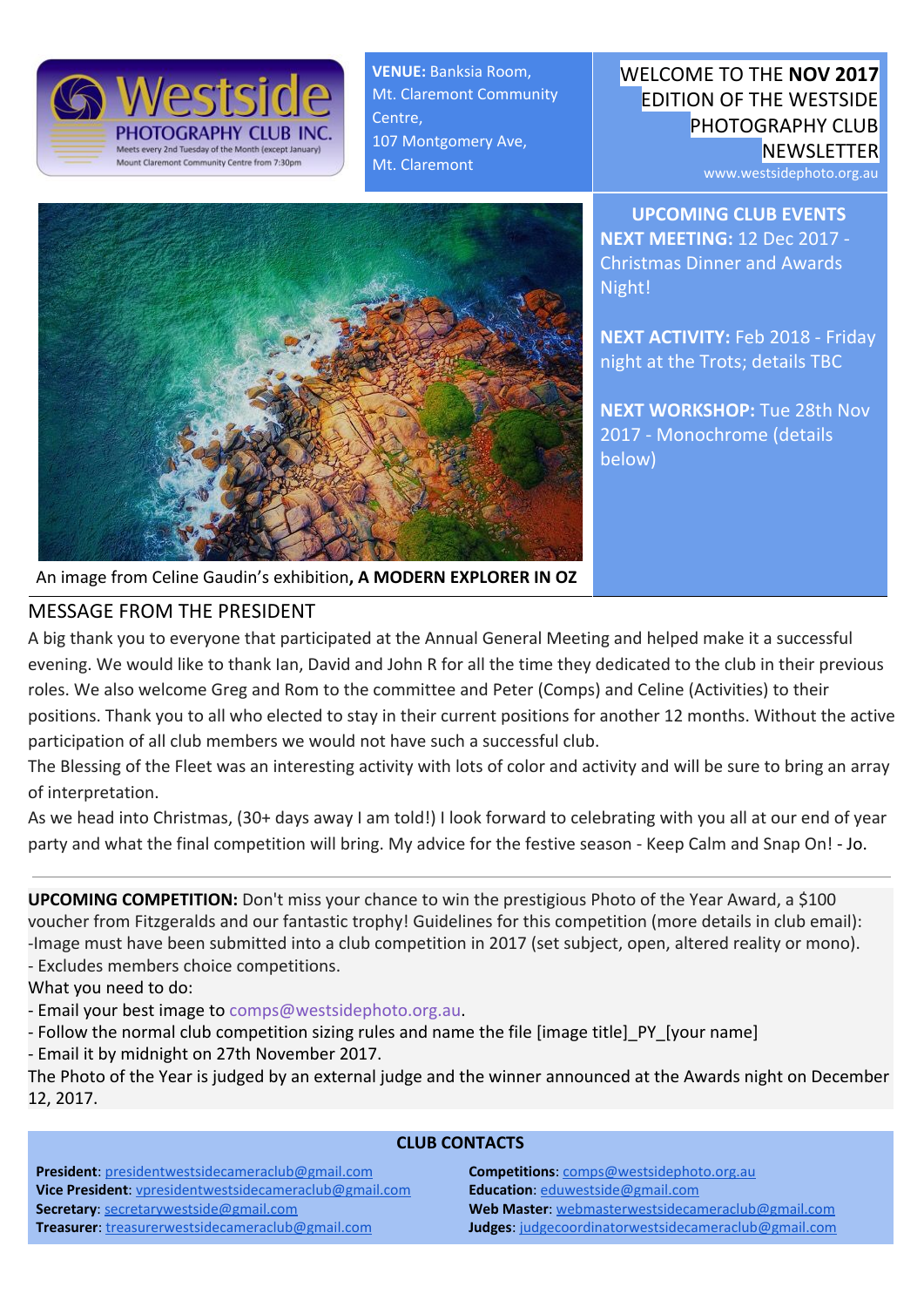# Member Profile: **Donald Howell**



### **Q1: "When did you start getting into photography?"**

I started in the early 70's with a Kodak 35mm point & shoot camera. In the mid 80's, I graduated to a Canon A1 with a 28mm f2.8 lens; a 50mm f1.4 lens;and a 70 - 210 zoom lens. Switched to digital in 2004 with a Nikon Coolpix 5400; found its limitations and turned to a DSLR, a Canon 20D with two Canon lenses, a 17-85 zoom and a 70-300 zoom. Later added a Sigma 10-24 zoom, a Sigma 30mm f1.4 prime lens, a Canon 60mm macro and much later a Canon 50D camera.

After getting the 20D I went to UWA summer school and completed three photography courses presented by Dale Neil, which in turn led to attending all the Light Fantastic seminars that Dale and Nick instigated. At one of these, I met members of the Tresillian Photographic Society, who encouraged me to join the club.

## **Q2: "What is your favourite image to date and why?" (pictured at the top of this page)**

My favourite image is a photograph I took in Melbourne of two ladies admiring cakes and pastries in the window display of a bakery/cafe.

### **Q3: "What is in your bag?"**

In 2014, seeking a lighter, weather resistant camera, I purchased a Fuji XT-1 camera with a Fuji 18-135 WR zoom lens. This has become my preferred camera to which I have added a 27mm f2.8 prime lens, a 60mm f2.4 macro lens and a 10-24 f4 OIS zoom. I also have a Canon S110 compact as a pocketable go anywhere camera and use the Canon DSLRs as backup.

**Q4: "What image, city or location would you most like to shoot?"** A favoured location: the UK